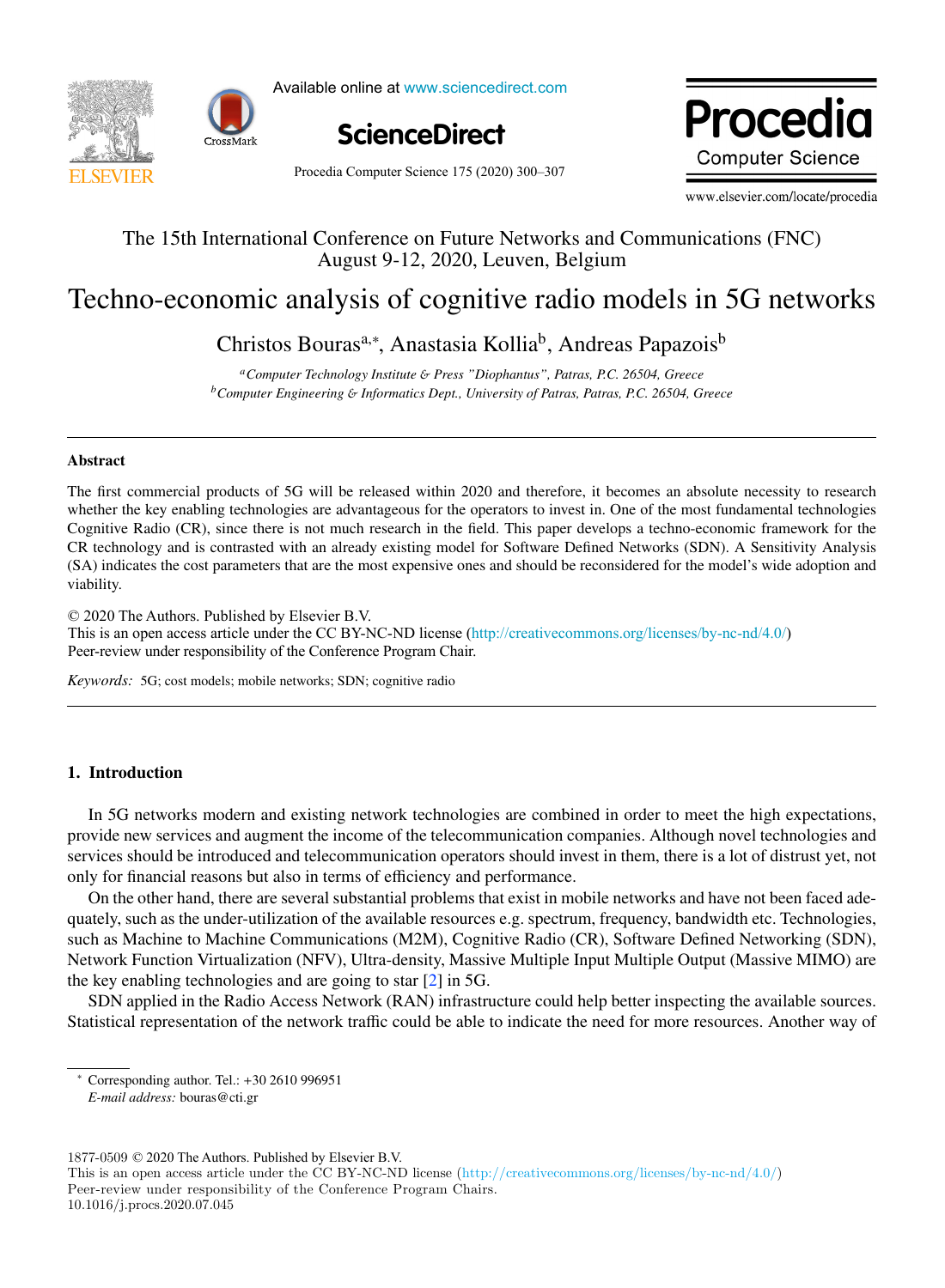enhancing the network exploitation is the CR technology. It is built at the top of the RAN and enables the intelligent configuration of the radio system so that it adapts to the instantaneous state of spectrum environment and real time requirements [3]. The spectrum access could be opportunistic/dynamic [8]. The radio spectrum is the most valuable resource in wireless communications [9]. There are several types of spectrum in the CR, such as (full CR, licensed band CR, unlicensed band CR) and also several spectrum sensing methods (energy detector, waveform-based sensing, cyclostationarity, matched filtering techniques).

The CR could also be combined with heterogeneous networks [7]. The cooperative spectrum sensing among CR nodes operating at the same frequency improves the probability of detection and the efficiency [4]. The gains of CR in business and real time applications  $[6]$  [5]. Although other techno-economic studies exist for 5G (e.g. [10]) there are not many concerning the CR.

In this paper, a techno-economic model for the CR is presented and is compared with the already existing developed pricing models for SDN. A Sensitivity Analysis (SA) is conducted to indicate which cost parameters are the most dissuasive factors for the model's adoption. Although there is a lot of existing research concerning the CR and its main components, functionalities, advantages and disadvantages, there is not much activity in terms of the pricing of the CR. There are not many papers comparing the economics of the SDN and CR.

The remaining part of this paper is structured as follows: In Section 2 the proposed architectures are analyzed and explained. In Section 3 the proposed financial models are summarized. In Section 4 the experimentation parameters are opted. In Section 5 several experiments concerning the models' viability are conducted. In Section 6 conclusions are summarized and future research is proposed.

# 2. Proposed Models

In this section, general schemes concerning the proposed architectures are described.

#### *2.1. Software Defined Networking (SDN)*

SDN networks offer a generic view of the network and consist of three different planes (control, data, application). The data plane communicates with the control plane via the southbound API and with the application plane via the northbound API. The control plane exploits all the information and informs the network about the resources.

SDN's main feature is the split of the data and control. The network extracts knowledge from usage patterns to ensure security and protection. Exploiting all data and statistics, conclusions about the network are extracted. Basic network mechanisms should be replaced by Virtual Network Functions (VNFs) so that the network becomes more efficient [1].

#### *2.2. Cognitive Radio (CR)*

CR aims to perform intelligent allocation of the radio spectrum. It interacts with the users, sensors, network Applications, Network and Data Link layers and offers spectrum sharing capabilities. Its main problem is the resource management.

CR architectures include a primary and possibly a secondary network. In the primary network, there are some Primary Users (PU) or Base Stations (BS). These PUs are licensed to use the spectrum. The primary Base Station (BS) coordinates this usage. The PUs communicate with one another by interacting with the primary BS. The secondary network includes Secondary Users (SU) and occasionally a secondary BS.

The PUs use the licensed bands, while the SUs cannot use them if the bands are not idle or PUs are transmitting. If a SU is transmitting, but a PU starts transmitting, the SU has to identify the transmission, stop its own and find an available band and start transmitting there. In case there is a secondary BS in the network, it is "informed" by the SUs that there is a PU transmission. The secondary BS prevents all SUs from transmitting. Fig. 1 depicts a basic CR architecture, where the PUs transmit in the licensed bands, while the SUs wait for the PUs to become idle or transmit in unlicensed and/or available bands.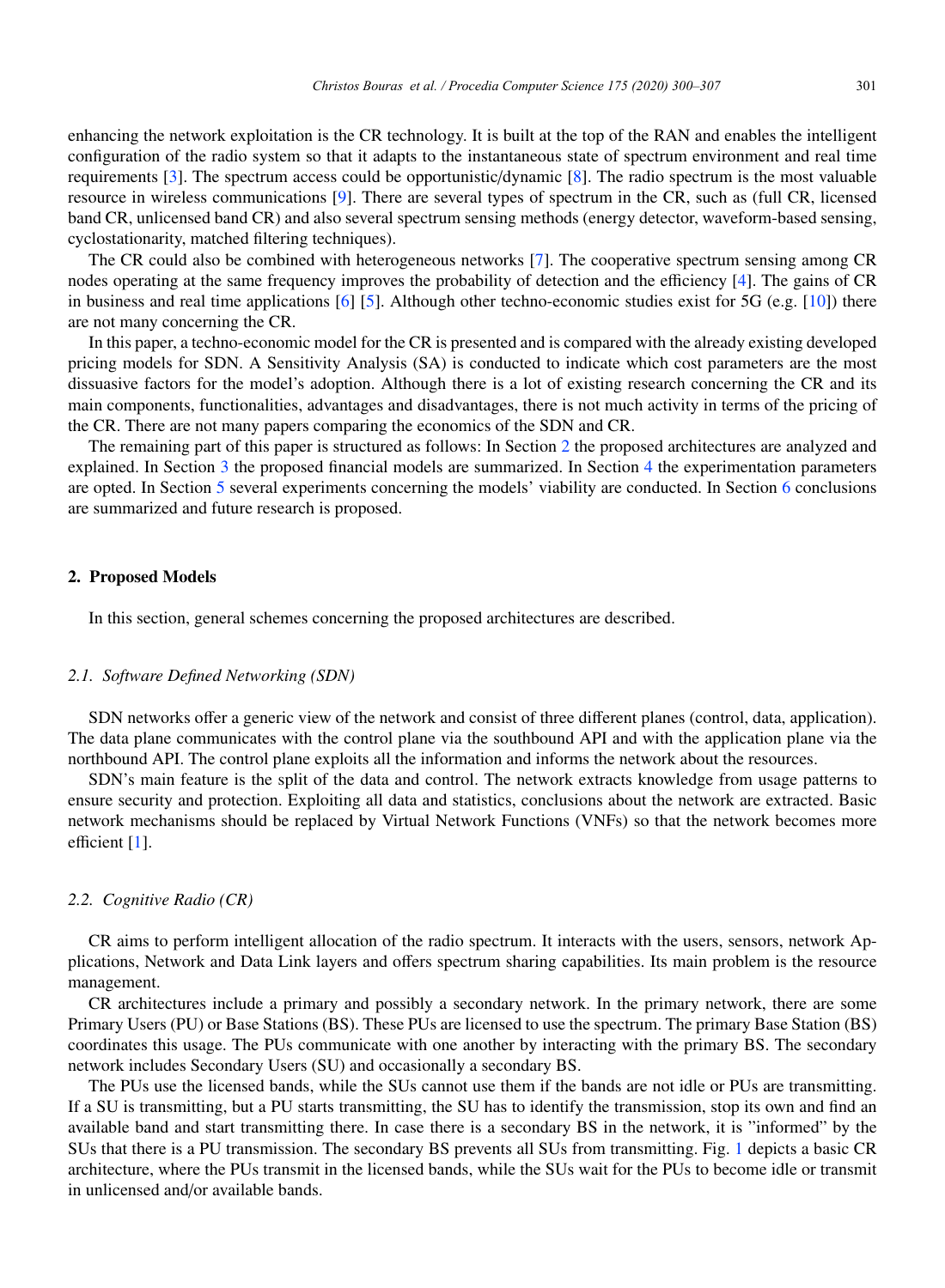

Fig. 1: The basic model of the CR architecture.

# 3. Pricing model

In this section, the proposed financial models are described. CAPEX includes the costs spent when the infrastructure is created. The OPEX includes all the costs related to the day-to-day management, coordination activities and running of the network. The Total Cost Of Ownership (TCO) includes all the costs that are related to the acquisition and operation of a technology. A Sensitivity Analysis (SA) is a technique that helps determining the most fundamental parameters that mostly affect the cost model.

#### *3.1. Software Defined Networking (SDN)*

According to previous research, SDN RAN includes both hardware and virtualized parts [1].

#### *3.1.1. CAPEX*

In future network BSs are Super Base Stations (SuperBS). In this approach virtualized resources are shared among BSs on demand.

The number of sliced virtual BSs per SuperBS is denoted by the parameter *nvs*. The density of users in a specific area is represented by the  $l_{SBS}$ . In a specific area e.g. A, the number of the SuperBS is given by the coefficient  $N_{SBS}$ . The BS are able to transmit in a specific radius, so the maximum coverage radius, that could be succeeded in a network is represented by the coefficient *Rmax*, which denotes the distance that the BS is able to properly transmit. The cost per cell site of the SuperBS is denoted by *CCS*−*S BS* and also a cost per SBS unit that are represented and *CS BS* respectively and they are calculated in [1]. The total number of users  $N_{UE}$  in a specific area is:

$$
N_{UE} = l_{SBS}A = n_{vs}l\pi R_{max}^2 N_{SBS}
$$
\n<sup>(1)</sup>

where *l* denotes the coverage radius in the area A,  $N_{SBS}$  denotes the number of SuperBSs in the given area A.

The cost for cell site construction  $C_{site}$  for the SBS network is:

$$
C_{site} = C_{CS-SBS} N_{SBS} \tag{2}
$$

where  $N_{SBS}$  denotes the number of SuperBSs in the given area A.

The total CAPEX for the SDN RAN results from the previous analysis:

$$
CAPEX_{RAN}^{SDN} = \frac{N_{UE}}{n_{vs}lnR_i^2}C_{CS-SBS}
$$
\n(3)

# *3.1.2. OPEX*

The OPEX consists of the costs for power consumption of the network components. The components that induce power consumption alongside with the parameters that represent them are: Transceiver  $(P_{trans})$ , Rectifier  $(P_{rect})$ , Dig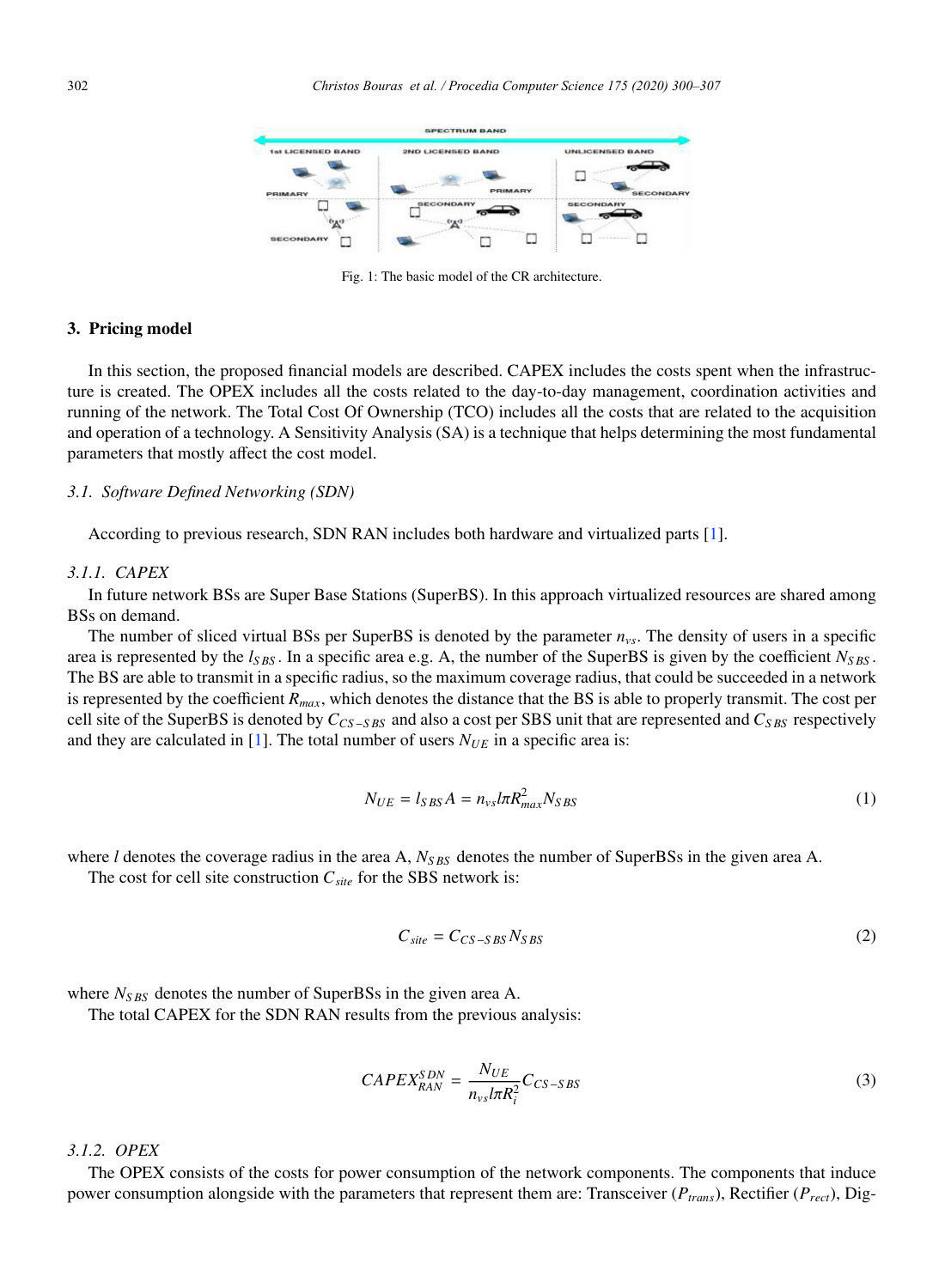ital signal processor ( $P_{DSP}$ ), Power Amplifier ( $P_{PA}$ ), MicroWave (MW) Transmission ( $P_{MW}$ ), Air cooler ( $P_{air}$ ) Given a specific area e.g. A, there are  $N_{SBS}$  SuperBS in this area and  $n_{vs}$  virtual BSs. In [1], it is considered that power consumption is higher for the MW link and the air cooler. The power consumption of the SBS could be increased up to 20%, with every slide added in the system [1]. In this case, the virtual operators are sharing the antenna infrastructure and the power consumption is further reduced. Therefore, for a given SBS, the consumed power is given by the following relation:

$$
P_{rfSBS} = (P_{air} + P_{mw} + P_{trans} + P_{rect} + P_A)[1 + 0.2(n_{vs} - 1)]
$$
\n(4)

The total power consumption of a SBS using the Equations (4) is given by the following:

$$
P_{SBS} = n_a P_{rfSBS} + n_{vs} P_{DSP} + PairsBS + PmwSBS \tag{5}
$$

where  $n_a$  is the number of antennas existing in the architecture.

The total OPEX for the RAN infrastructure is the outcome of the number of BSs in the area multiplied with the energy consumption per BS and the Cost for the kW per hour  $C_{kWh}$ . Therefore, the total OPEX is given by the following:

$$
OPEX_{RAN}^{SDN} = P_{SBS}N_{SBS}C_{KWH}
$$
\n
$$
(6)
$$

# *3.1.3. TCO*

Considering the previous analysis [1], the TCO of the technology is given by adding (3) and (6):

$$
TCO_{RAN}^{SDN} = \frac{N_{UE}}{n_{active}lnR_i^2}(C_{CS-SBS} + CSBS) + P_{SBS}N_{SBS}C_{KWH}
$$
\n<sup>(7)</sup>

#### *3.2. Cognitive Radio (CR)*

The CR includes several BS in its basic structure (both primary and secondary). Although two different BS types (PUs, SUs) exist and seem to differ regarding their costing, (because of their cognitive and not cognitive capabilities), the BSs are considered to cost equally, because BS of 5G networks are going to have cognitive and SDN capabilities, so that they are compatible with all the enabling 5G technologies [2]. The pricing model developed for the CR is structured as follows: Most of the costs in both cases are similar, therefore only differences in the cost models are going to be pinpointed. In this paper, it is considered that several BSs are active and other are not active. Lower energy consumption and cost is succeeded.

# *3.2.1. CAPEX*

In this case, there is a number of sliced virtual BSs per SuperBS and is denoted by the parameter *nvs*. Only the BS of the Primary Network alongside with the Secondary ones, which are located out of the licensed spectrum are active each time. Thus,  $n_{vs} = n_{active} + n_{not-active}$ , therefore:  $n_{active} = n_{vs} - n_{not-active}$ .

Therefore, the total CAPEX for the CR is given by:

$$
CAPEX_{RAN}^{CR} = \frac{N_{UE}}{n_{active}lnR_i^2}(C_{CS-SBS} + CSBS)
$$
\n(8)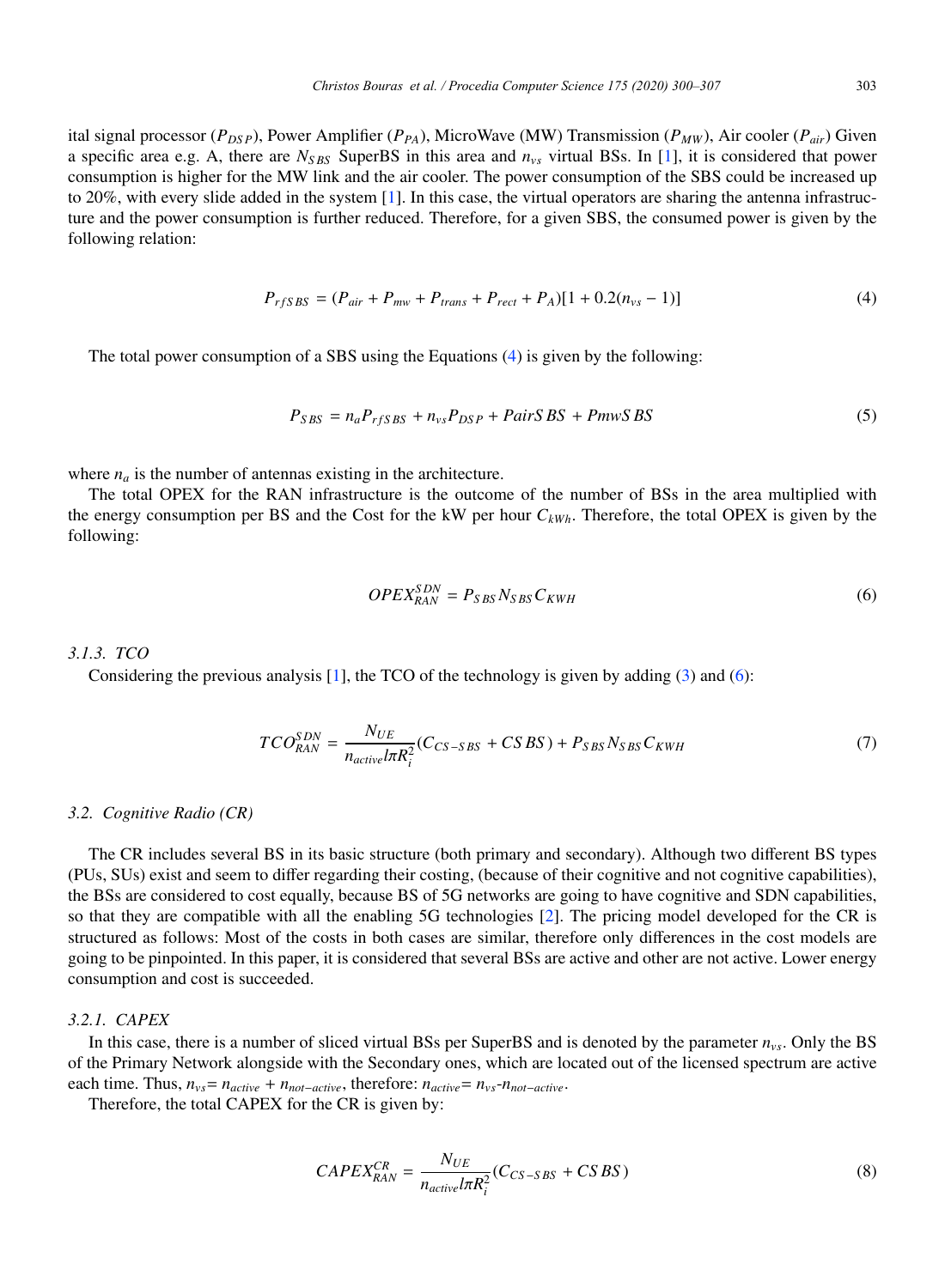| <b>RAN</b> Costs       |                                                 |             |                           |  |
|------------------------|-------------------------------------------------|-------------|---------------------------|--|
| <b>Parameter</b>       | <b>Description</b>                              | Value       | <b>Value Range for SA</b> |  |
| $n_{vs}$               | Number of BS per SBS                            | 6           | [2, 12]                   |  |
| $n_{active}$           | Number of active BS per SBS in CR               | 4           | [1, 10]                   |  |
| $l_{SBS}$              | Number of users                                 | 500         | [100, 1000]               |  |
| $N_{SBS}$              | Number of BSs per $km^2$                        | 10          | [1, 1000]                 |  |
| $C_{CS-SBS}$           | Cost of the Cell construction of the SBS        | $5000 \in$  | [1000, 10000]             |  |
| $C_{SBS}$              | Cost for the vBSs deployed                      | $15596 \in$ | [7798, 31192]             |  |
| $\overline{P}_{trans}$ | Power Consumption of the Transmitter            | 100W        | [50, 150]                 |  |
| $P_{rect}$             | Power Consumption of the Rectifier              | 100W        | $\overline{[50, 150]}$    |  |
| $P_{DSP}$              | Power Consumption of the Digital Signal Proces- | 100W        | [50, 150]                 |  |
|                        | sor Power                                       |             |                           |  |
| $P_{PA}$               | <b>Power Consumption of Power Amplifier</b>     | 10W         | [5, 15]                   |  |
| $P_{mw}$               | <b>Power Consumption of Microwave</b>           | <b>80W</b>  | [40, 160]                 |  |
| $\overline{P}_{air}$   | Power Consumption of air-cooler                 | 225W        | [112.5, 450]              |  |
| $n_a$                  | <b>Number of Antennas</b>                       | 4           | [2, 8]                    |  |
| $C_{KWh}$              | Cost of the kW per hour                         | $0.25 \in$  | [0.12, 0.5]               |  |

Table 1: TCO Cost Parameters and System Variables.

The analysis for OPEX and TCO is the same as it was for the SDN therefore, it in not going to be repeated.

# *3.2.2. OPEX*

The total OPEX is given by the following:

$$
OPEX_{RAN}^{CR} = P_{SBS}N_{SBS}C_{KWH}
$$
\n<sup>(9)</sup>

# *3.2.3. TCO*

The TCO is the sum of the CAPEX and OPEX and therefore, it is given by the following equation:

$$
TCO_{RAN}^{CR} = \frac{N_{UE}}{n_{active}lnR_i^2}(C_{CS-SBS} + CSBS) +
$$
  
+  $P_{SBS}N_{SBS}C_{KWH}$  (10)

### 4. Parameter selection

In this section, the parameters of the proposed models are opted. Table 1 includes all the parameters and variables that are related to the pricing models. Most values were extracted by [1]. In order to perform the SA, the actual values variegate at about almost +/- 50%. It is probable that prices augment due to financial factors or reduced if novel technologies are introduced and as a result, several costs, such as power consumption, site acquisition, development etc. will be limited.

# 5. Experimental procedure

In this section, the experiments concerning the proposed models are conducted as presented in the Experimental process 1 explained below.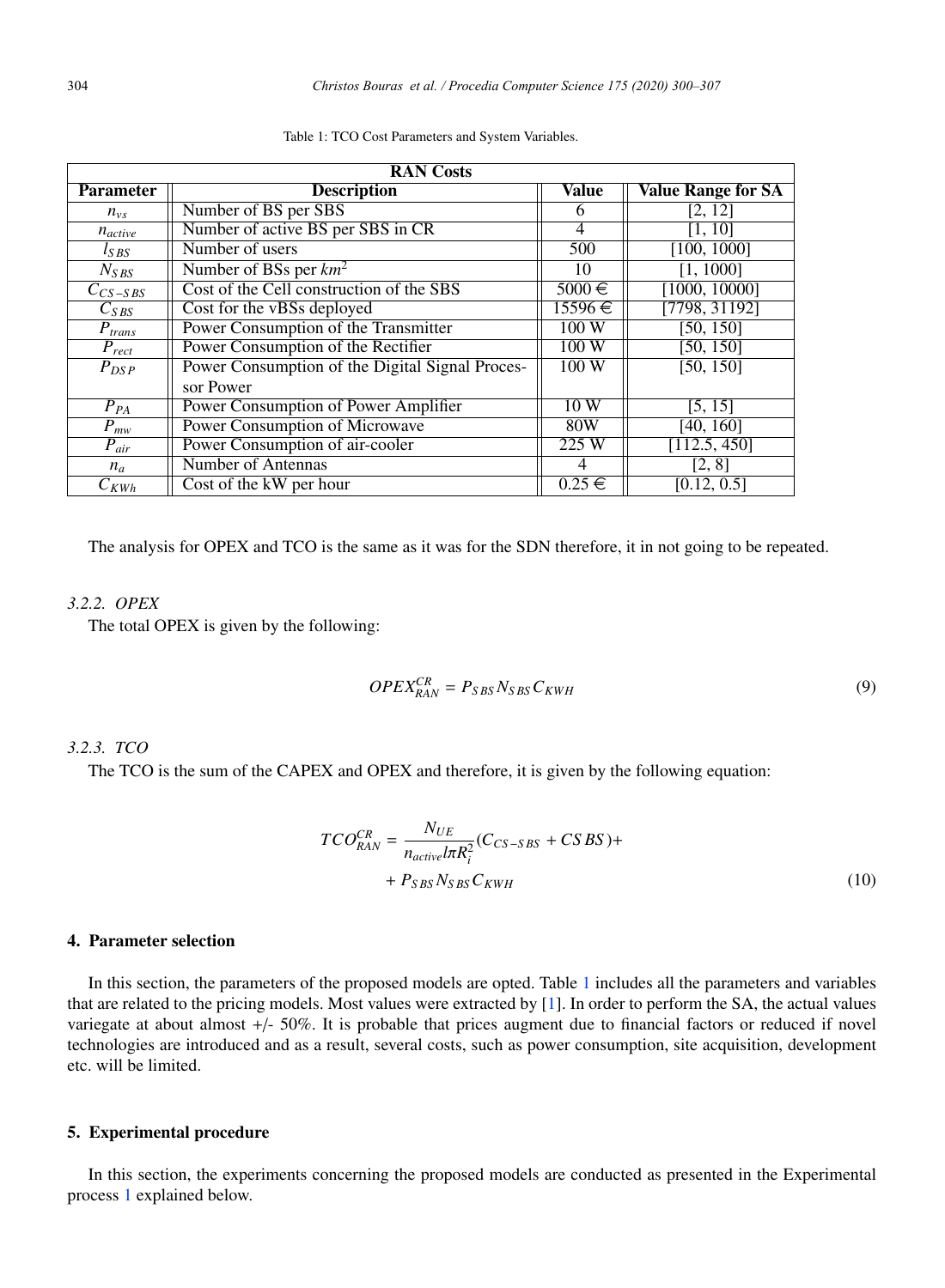# Algorithm 1 Experimental procedure

|    | 1: procedure MATHEMATICAL MODELS                     |
|----|------------------------------------------------------|
| 2: | Calculate CR TCO & SDN TCO                           |
| 3: |                                                      |
|    | 4: procedure PARAMETERS SELECTION                    |
| 5: | Opt for the parameters for CR & SDN                  |
| 6: | Opt for the price ranges                             |
| 7: |                                                      |
|    | 8: procedure SENSITIVITY ANALYSIS                    |
| 9: |                                                      |
|    | 10: SA for the parameters:                           |
|    | 11: $n_{vs}, l_{SBS}, N_{SBS}, C_{CS-SBS}, C_{SBS},$ |
|    | 12: $P_{trans}, P_{rect}, P_{PA}, P_{mw}, n_a$       |
|    |                                                      |



Fig. 2: The comparison of the TCO of the SDN and CR in relation to the number of BSs *nvs*.

#### *5.1. Cost Comparison of SDN* & *CR*

In this section, the cost comparison of the two different models is presented. Both models (SDN, CR) are similar, but CR includes less functioning BSs, as there are several secondary BSs that cannot access the spectrum in an authorized way. On the other hand, in the SDN model all the respective BSs function and support potential users.

In particular, the CAPEX cost is stable and equal for both models. Therefore, the number of BSs *nvs* does not play a very important role in the formation of the CAPEX cost. In these terms, it seems that the cost for a new investment in these technologies will not be prohibitive for the operators and they should invest in the CR and/or SDN.

The OPEX cost and therefore the TCO (Fig. 2) depends on the augmentation of the number of BSs. There is not a large fluctuation until the number of BSs becomes 100. The costs augment in an exponential way and therefore, these costs highly affect the costs of both models. It seems very important that the number of BSs becomes optimized within an architecture. In this direction, several techniques, such as optimization algorithms could result in providing cost and performance efficient structures, which include an optimal number of BSs.

#### *5.2. Sensitivity Analysis of CR*

The CAPEX cost is stable and equal for both models (Fig. 3). Therefore, the number of BSs does not play a very important role in the formation of the CAPEX. The OPEX depends on the augmentation of the number of BSs. The TCO cost depends on the augmentation of the number of BSs. Although there is not a large fluctuation until the number of BSs is 100. Then, the number of BSs and the the number of antennas. Although there is not a large fluctuation until the number of antennas becomes 500. The number of users in the model does not affect the CAPEX, OPEX and the TCO, therefore it is not fundamental for the model. The number of BSs per *km*<sup>2</sup> does not play a role for the the CAPEX. The OPEX depends on the augmentation of the number of BSs per *km*2. The TCO cost depends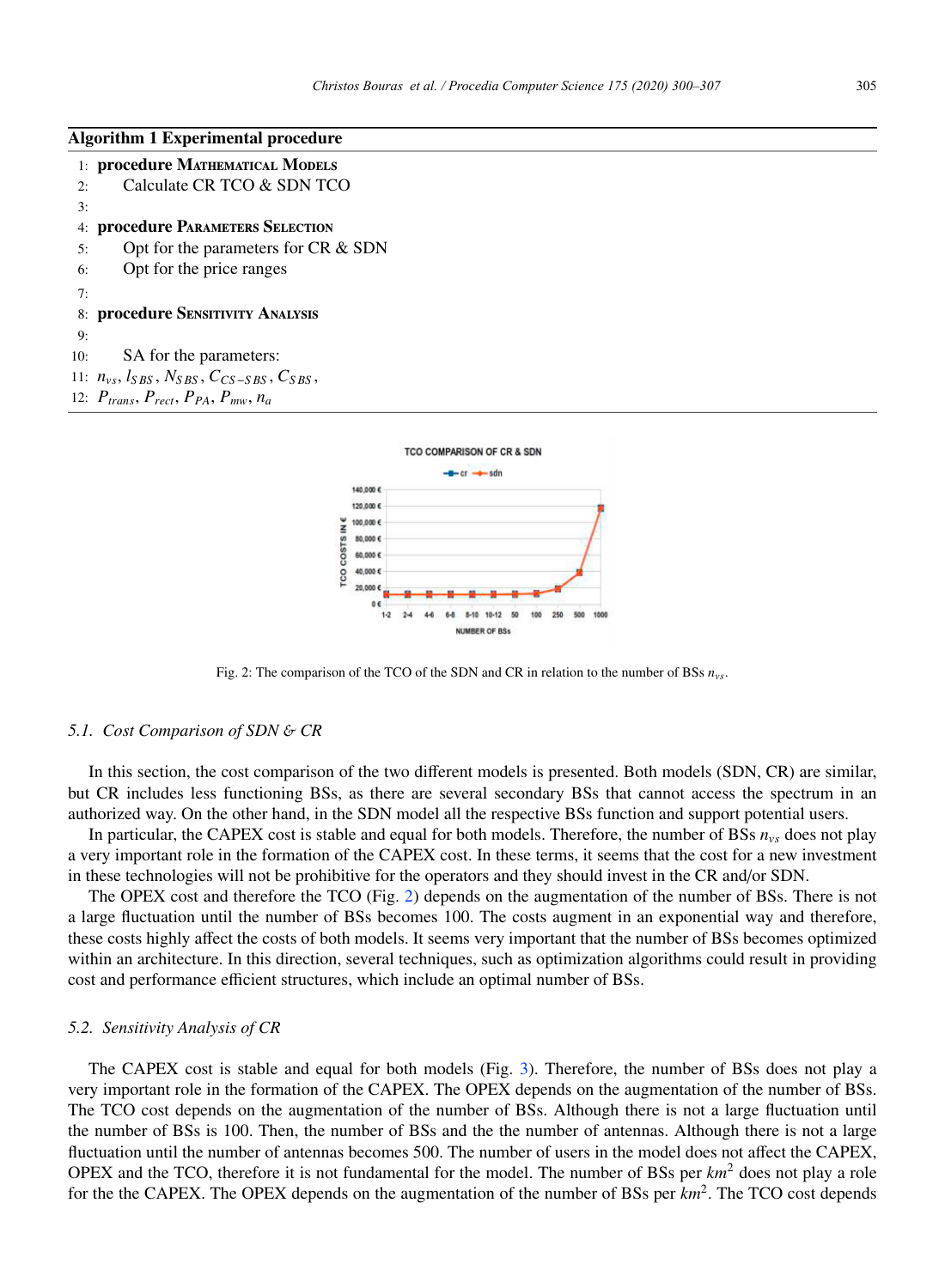



(a) The SA of the number of BS *nvs* per SBS in the CR model.





(c) SA of the number of the deployed BSs in the CR model.

Fig. 3: SA of BS parameters in CR models.

on the augmentation of the BSs per *km*2. Although there is not a large fluctuation until the cost of the BSs per *km*<sup>2</sup> becomes 100, the cost of BSs per *km*<sup>2</sup> augments in an exponential way and therefore, highly affect the costs of both models.

The power consumption costs do not affect the CAPEX. All the power consumption costs affect the OPEX and the TCO. Fig. 4 depicts the costs stemming from the power consumption of the transmitter. The transmitter is the part of the network that transmits the signal. What is more, Fig. 4 depicts the costs concerning the power consumption of the signal rectifiers, air cooler, micorwave, namely the power consumption costs.

All power consumption costs proportionally augment in relation to the power consumption. They affect the OPEX and therefore the TCO. These costs are repeated and are indispensable for the system's functionality. First of all, a possible solution would be to develop solutions that could reduce power consumption, use greener and energy efficient algorithms and methodologies. Another possibility would be the negotiation with the power consumption companies or the development of a specific coordination memorandum between the telecommunication and the power consumption company. A possible idea could be that the telecommunication infrastructure is endowed with power generator mechanisms, such as windmills, solar panels etc. so that the power needed is produced ecologically and economically.

# 6. Conclusions & Future Work

To sum up, the CR and the SDN are efficient technologies. In order to reduce the overall costs of the proposed models, the OPEX needs to be reduced. There is a particular need in optimizing the number of the BSs needed for the network's proper operation. Much money is spent on power consumption, namely costs linked to the power consumed in transmitter, amplifier, rectifier, air cooling, microwave etc. As a result, several measures concerning the limitation of the power should be taken into consideration.

Future research activity in the field should focus on the techno-economic analysis of models of all the 5G key enabling technologies. It is fundamental that measures of reducing the power consumption are investigated, deployed